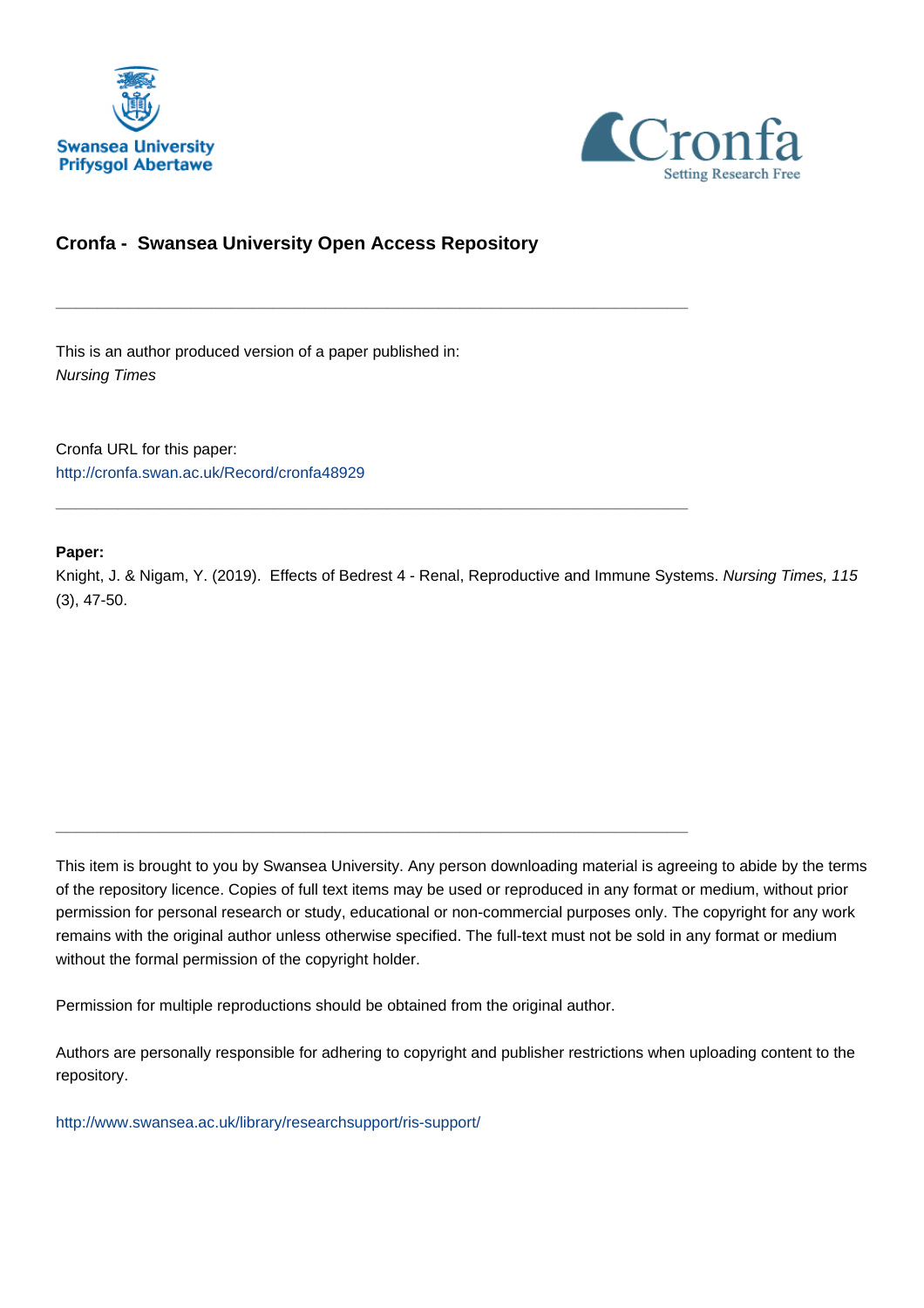# Clinical Practice Systems of life Bedrest

**Keywords** Urinary retention/Renal calculi/Libido/Immune response

**This article has been double-blind peer reviewed**

### In this article...

- Harmful effects of prolonged bedrest on renal excretion, libido and immune response
- How urinary retention can lead to urinary tract infection and renal calculi formation
- Prolonged immobility and risk of reactivation of latent viruses

# **Effects of bedrest 4: renal, reproductive and immune systems**

### Key points

**Prolonged bedrest can cause electrolyte imbalances, urinary retention, urinary tract infection and renal calculi** 

**It has also been linked with falling levels of sex hormones in men and women** 

**The idea that bedrest may increase the chance of pregnancy after intrauterine insemination is disputed**

**Immobility has a pro-inflammatory effect and bedrest weakens the immune system**

**Encouraging mobilisation in bed or from the bed to a chair appears to reduce the risk of urinary tract infection** 

**Authors** John Knight is senior lecturer in biomedical science; Yamni Nigam is professor in biomedical science; both at the College of Human Health and Science, Swansea University. Aled Jones is reader in patient safety and healthcare quality, Cardiff University.

**Abstract** This article – the fourth in a series exploring the physical and psychological consequences of bedrest – describes changes to the renal, reproductive and immune systems induced by prolonged bedrest and immobility.

**Citation** Knight J et al (2019) Effects of bedrest 4: renal, reproductive and immune systems. *Nursing Times* [online]; 115: 3, 51-54.

eriods of prolonged bedrest are<br>often unavoidable, for example<br>when recuperating from a trau-<br>matic injury in which multiple<br>bones have been fractured or when recovoften unavoidable, for example when recuperating from a trau-

matic injury in which multiple bones have been fractured or when recovering from a severe infection or sepsis. Indeed, in some cases, bedrest is still prescribed, most frequently in pregnant women who are at risk of entering preterm labour or in those who have had prematurely ruptured membranes or required a cervical stitch.

However, bedrest has many adverse effects on body function and the body's systems, including the renal, reproductive and immune systems. For example, patients confined to bed for longer periods are at increased risk of urinary retention, urinary tract infections (UTIs) and kidney stones (renal calculi). Prolonged bedrest may reduce libido and, in women, disrupt the menstrual cycle. It is also likely to weaken the immune response, increasing the risk of infection as well as the risk of reactivation of latent viruses.

### **Effects on the renal system Renal function and excretion**

The rare studies that exist on the subject have shown that prolonged bedrest

(≥60 days) was associated with a reduction in glomerular filtration rate (the rate at which fluid is filtered through the kidney and an indicator of renal health) (Arinell et al, 2011). Urea is the main nitrogenous waste product resulting from protein breakdown (catabolism) and is rapidly eliminated in the urine by the kidneys. During bedrest, the concentration of urea in the blood increases and the kidneys eliminate larger amounts of urea.

As food intake usually decreases during bedrest (see part 3), it is speculated that these higher concentrations of urea in blood and urine can only come from the catabolic breakdown of endogenous protein sources, such as muscle and other lean tissues (Bilancio et al, 2014). This correlates with the reduction in lean tissue mass and sarcopenia that are characteristic of prolonged immobility.

### **Electrolyte concentrations**

With prolonged bedrest, diuresis (see part 1) brings about a loss of electrolytes such as sodium, potassium, calcium, zinc, phosphorus, sulphur and magnesium over time (Rousseau, 1993). This loss of electrolytes is exacerbated in patients on longterm diuretic medications, as well as in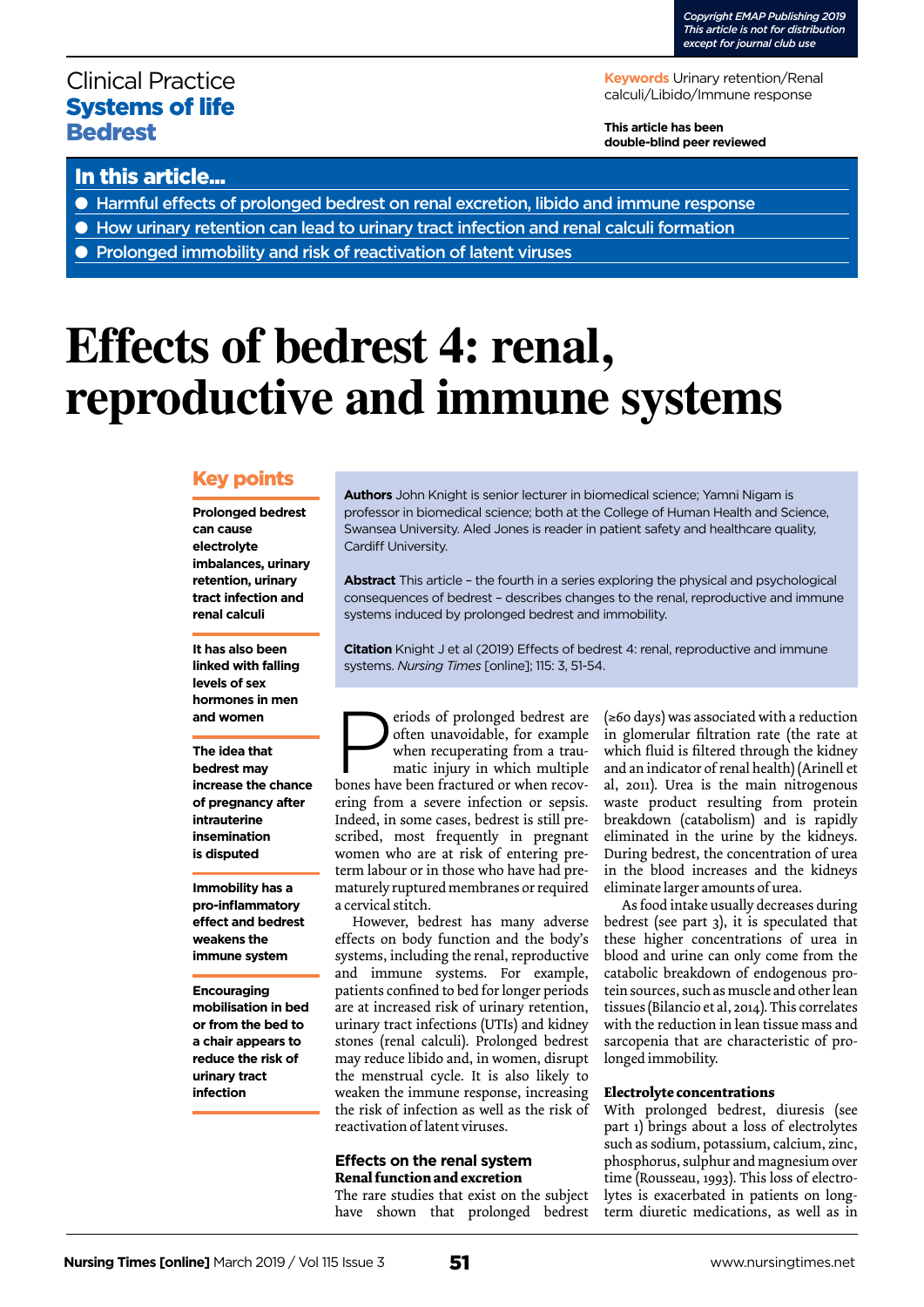# Clinical Practice Systems of life

older people, in whom normal ageing leads to a loss of nephrons and a reduced tubular area for electrolyte reabsorption into the blood (Andrade and Knight, 2017).

Sodium loss occurs rapidly in the early stages of bedrest, primarily because reduced levels of antidiuretic hormone (see part 1) cause diuresis and lead to a drop in total body sodium (Rousseau, 1993). As hyponatraemia (low blood sodium) and reduced blood volume trigger the release of aldosterone (see part 3), sodium levels tend to stabilise. Increased aldosterone secretion limits the further loss of sodium, but it also causes a progressive loss of potassium in the urine.

Fluid and salt supplements have been shown to help normalise both hydration status and electrolyte levels in people who are confined to bed (Zorbas et al, 2002). However, patients will require careful assessment of their health status, electrolyte levels and renal function before such supplements can be safely given, and will also need continuous monitoring of their electrolyte levels.

In people who are confined to bed, plasma calcium levels gradually increase, largely due to bone demineralisation (see part 6). Mild hypercalcaemia is commonly seen within the first days or weeks of immobility. It usually causes no physical symptoms or clinical signs and can be reversed on resumption of normal weightbearing exercise (Lewis, 2018). Patients who do display clinical signs of hypercalcaemia need careful assessment and immediate treatment, because this can quickly become a medical emergency due to the risk of dysrhythmia and coma (National Institute for Health and Care Excellence, 2014).

### **Urine distribution**

When the body is in the upright position, gravity encourages urine to drain from the kidneys through the ureters into the bladder. In the supine position, urine is transported from the kidneys to the bladder by peristaltic waves generated in the walls of the ureters. However, the renal calyces rely entirely on gravity to drain fully so, when the body is in the supine position, urine collects in the lower portions of the renal calyces, where it forms small static pools. This increases the risk of renal calculi formation (Fig 1).

### **Urinary retention**

In the upright position, gravity makes urine collect in the lower portion of the bladder. It also causes the abdominal





organs to move downwards and press on the bladder. As the bladder fills, pressure is exerted on its walls, neck and urinary sphincter, stimulating stretch receptors (which monitor bladder filling) and the urge to urinate (VanPutte et al, 2017) (Fig 2). In the supine position, the abdominal organs shift towards the thorax (see part 1) and pressure on the bladder is reduced. This can significantly decrease the urge to urinate, even when the bladder is full.

Urinary retention is the inability to completely or partially empty the bladder. When confined to bed, patients often find it difficult to completely empty the bladder

into a bedpan or urine bottle. They may feel uncomfortable and embarrassed. The risk of urinary retention is increased by factors, such as constipation or pain, which may restrict movement. An over-distended bladder stretches the smooth muscle layer in the bladder wall and, over time, the stretch receptors may lose sensitivity – this will further reduce the urge to urinate.

Urinary retention is more likely in patients who have neurological deficits or mobility problems. Additionally, an enlarged prostate, bladder tumours or kidney stones may obstruct urine flow and lead to accumulation of urine in the bladder. This may

# Fig 1. **Formation of renal calculi**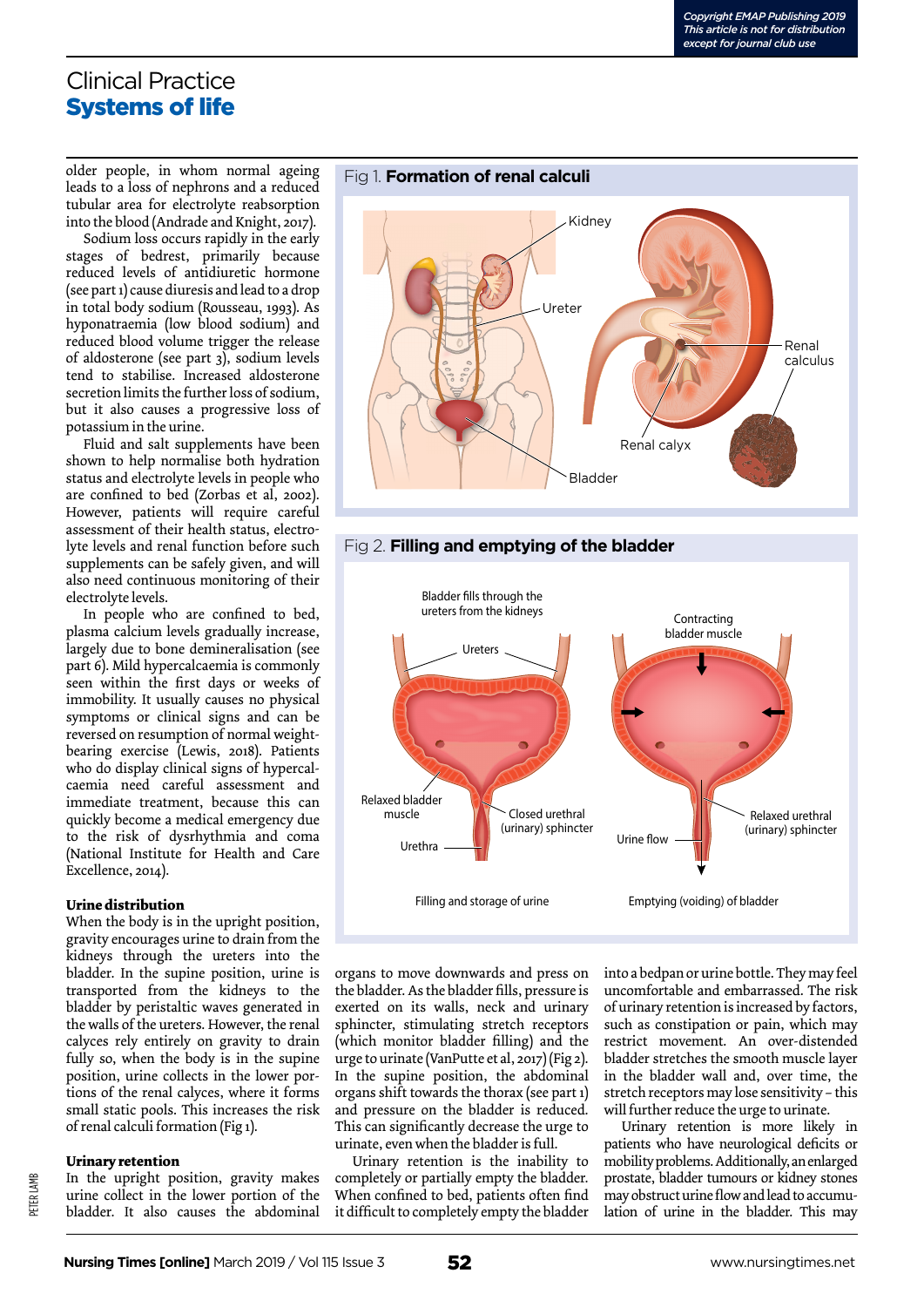# Clinical Practice Systems of life

require urgent attention and a catheter may be required to empty the bladder. However, catheters should not be used unless clinically necessary, as they increase the risk of UTIs. If their use cannot be avoided, they must be removed as soon as clinically indicated.

Urinary retention is more common in patients who are taking non-steroidal anti-inflammatory drugs (NSAIDs), because these drugs can interfere with the production of prostaglandins (which play a role in regulating the contraction of the smooth muscle in the bladder wall). Verhamme et al (2005) showed that men taking NSAIDs were twice as likely to have acute urinary retention as those not taking NSAIDs.

Nurses need to encourage patients to drink water on a regular basis. This will not only promote hydration but will also lead to more rapid filling of the bladder, which will, in turn, increase the urge to urinate. When possible, patients should also be encouraged to go to the toilet, rather than using a bedpan or a urine bottle in bed, as gravity in the upright position will increase the urge to urinate. In the absence of pathology, patients who can resume normal activities upon remobilisation usually regain normal bladder function relatively quickly.

#### **Renal calculi and UTIs**

Prolonged bedrest increases the risk of precipitation and crystallisation of urinary solutes, which can lead to the formation of renal calculi.

A major detrimental effect of prolonged bedrest is the gradual demineralisation of bone tissue (see part 6). The main minerals that are lost from bone are ionic calcium and phosphate, which accumulate in the blood and are excreted in the urine and faeces. After five weeks of bedrest, calcium excretion by the kidneys typically increases by around 50mg per day (Zerwekh et al, 2007). As urine pooling in the renal calyces is common in patients who are confined to bed, an excess of calcium in the glomerular filtrate – and subsequently in the urine – will increase the risk of renal calculi formation (Fig 1).

Urine retention and pooling encourage the growth of urea-splitting bacteria such as *Proteus* species, which are a common cause of UTIs. These motile bacteria can work their way up the urinary tract in large numbers, which gradually:

- Increases the pH of the urine (making it more alkaline);
- **•** Encourages the precipitation of calcium;

 $\bullet$  Contributes to the formation of the most common type of renal calculi, composed of calcium oxalate.

The risk of renal calculi may be reduced by light bed exercises (if patients are able to do them) and by intake of bisphosphonates (Okada et al, 2008) and potassiummagnesium citrate (Zerwekh et al, 2007). However, bisphosphonates and potassium-magnesium are not routinely prescribed to patients during bedrest because their beneficial effects have only been demonstrated in small groups of patients. Increasing the consumption of fresh fruit and vegetables will help alkalise the urine, thereby impeding the formation of calculi (Frassetto and Kohlstadt, 2011) as well as boosting vitamin and mineral intake.

### *"There is a higher risk of UTI in patients with urinary or faecal incontinence as many bacteria can migrate into the urinary tract"*

Immobility is known to increase the risk of UTI, with older people being particularly at risk (Ariathianto, 2011; Rogers et al, 2008). Urinary retention fosters infection so normal urinary flow is essential to flush bacteria such as *Staphylococcus aureus* and *E. coli* from the bladder. In addition, overdistension of the bladder can cause small cuts or tears in its epithelial lining, providing sites for opportunistic infection.

Immobile patients with a catheter are at additional risk of UTI, as catheters offer a route from the exterior environment directly into the bladder. In post-menopausal women, decreasing oestrogen levels increase vaginal dryness, which is associated with a depletion of the 'friendly' lactobacilli that usually outcompete pathogenic species (Raz, 2001).

There is also a higher risk of UTI in patients with urinary or faecal incontinence, because many bacteria are motile and can migrate into the urinary tract. In older men, benign enlargement or inflammation of the prostate makes micturition difficult, which increases the risk of urinary retention and UTI.

Encouraging mobilisation, even in bed or from the bed to a chair, appears to reduce the risk of UTI (Rogers et al, 2008).

### **Effects on the reproductive system**

The effects of immobility on the male and female reproductive systems have not been extensively studied and are poorly understood. In men and women, prolonged bedrest has been linked with decreasing levels of circulating sex hormones (Brown, 2008). Studies examining the levels of testosterone in men who are immobile are contradictory: some report reductions in testosterone, which may be linked to reductions in muscle and bone mass (see parts 5 and 6), while others report little change, even with prolonged bedrest (Smith et al, 2012).

Immobility is certainly associated with reduced sexual desire (Brotto and Smith, 2014). Conversely, regular physical activity is associated with a healthy libido. Many immobility-induced factors may affect libido, such as increased frailty and reduced ability to maintain routines of personal hygiene and grooming, which can also have a negative affect on an individual's self-image and confidence.

In women, an active sex life and regular exercise are associated with a stable menstrual cycle. Prolonged bedrest or a very sedentary lifestyle can lead to menstrual cycle irregularities. In a study of prolonged bed rest of 60 days, a general lengthening of the menstrual cycle is often observed (Wade and Baer, 2007).

Low levels of physical activity in women are also associated with a reduction in circulating oestrogen and androgens (Bertone-Johnson et al, 2009). As oestrogens are important for maintaining bone health, this may contribute to the reduction in bone density that has been seen in women who are confined to bed (see part 6), while the reduction in circulating androgens may aggravate the possible loss of libido.

Other research has noted not only a longer menstrual cycle in those women who are inactive, but also longer menstruating times (Gudmundsdottir et al, 2014). Bedrest used to be – and in some cases still is – prescribed in the hope that it will increase the chance of fertilisation and implantation when assisted reproduction methods have failed. However, a recent systematic review shows that bedrest is actually detrimental to the chances of a successful pregnancy after embryo transfer (Craciunas and Tsampras, 2016).

Similarly, in the past there has been a belief that prescribed bedrest would help to increase the chance of pregnancy after intrauterine insemination; this is now also disputed, with current research indicating no increase in pregnancy rates (European Society of Human Reproduction and Embryology, 2016).